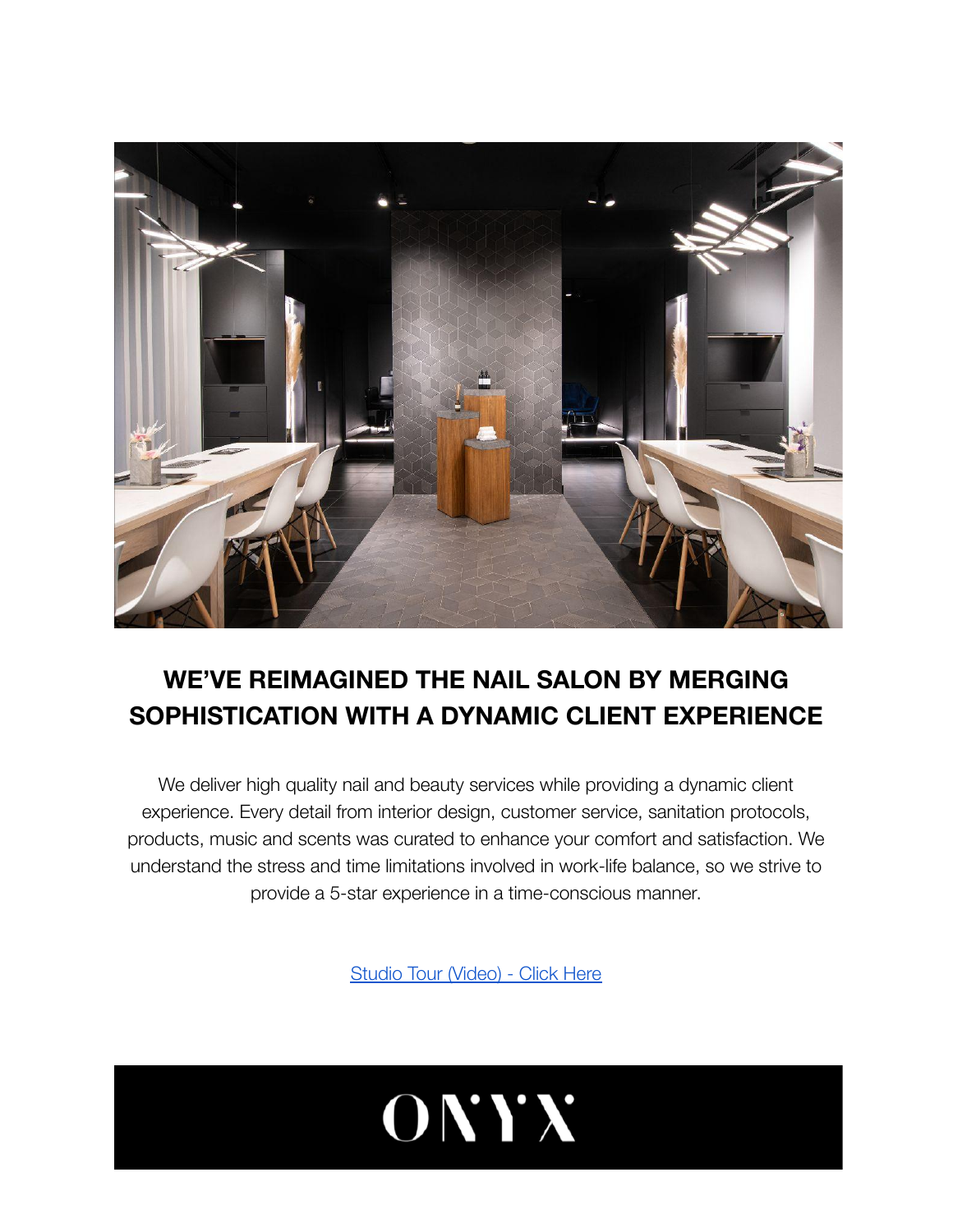#### **LOCATION**

181 Bay St. C380 Brookfield Place, Concourse Level [Google Maps \(Click Here\)](https://maps.app.goo.gl/WhM6c1miRY6WYq8V8)

**DIRECTIONS** Enter the Brookfield Place tower located at the south-east corner of Bay and Wellington street. Take the escalator located in the center of the Allen Lambert Galleria to the lower concourse level. We are located next to the Hockey Hall of Fame.

**PUBLIC TRANSIT** We are located next to Union Station (TTC Subway system & GO Train). Follow signs for Brookfield Place or BCE when underground.

**PARKING** Green P public parking is available on Front Street between Bay and Yonge Street. There is also underground parking inside Brookfield Place (181 Bay St.) - the entrance is located on the north side of Front St. between Bay and Yonge Street. Parking rates are \$23/hr, \$34/day(6am-6pm), \$10/evening(6pm - 6am) and \$12/weekends.

## **HEALTH & SAFETY**

**DUST & AIR FILTER** Each manicure station was custom built with a dust and air filtration vent system. This system prevents the inhalation of harmful dust and fumes, creating a healthier nail experience for both our employees and clients. Our salon is also equipped with a new HVAC system along with an exhaust fan to ensure a pure air quality.

**SINGLE USE FILER AND BUFFERS** Each of our nail files and buffers are single-use and come pre-packaged for client safety. After a manicure, you're welcome to take your set home.

**SANITATION PROTOCOLS - TOOLS** Our tools are disinfected and sanitized using medical grade cleaners and disinfectants that utilize patented Accelerated Hydrogen Peroxide® (AHP®) technology.

**SANITATION PROTOCOLS - PEDICURES** Pedicure basins are sanitized using the industry standard sterilant and high-level disinfectant. In addition to this, pedicure basins

# ONYX